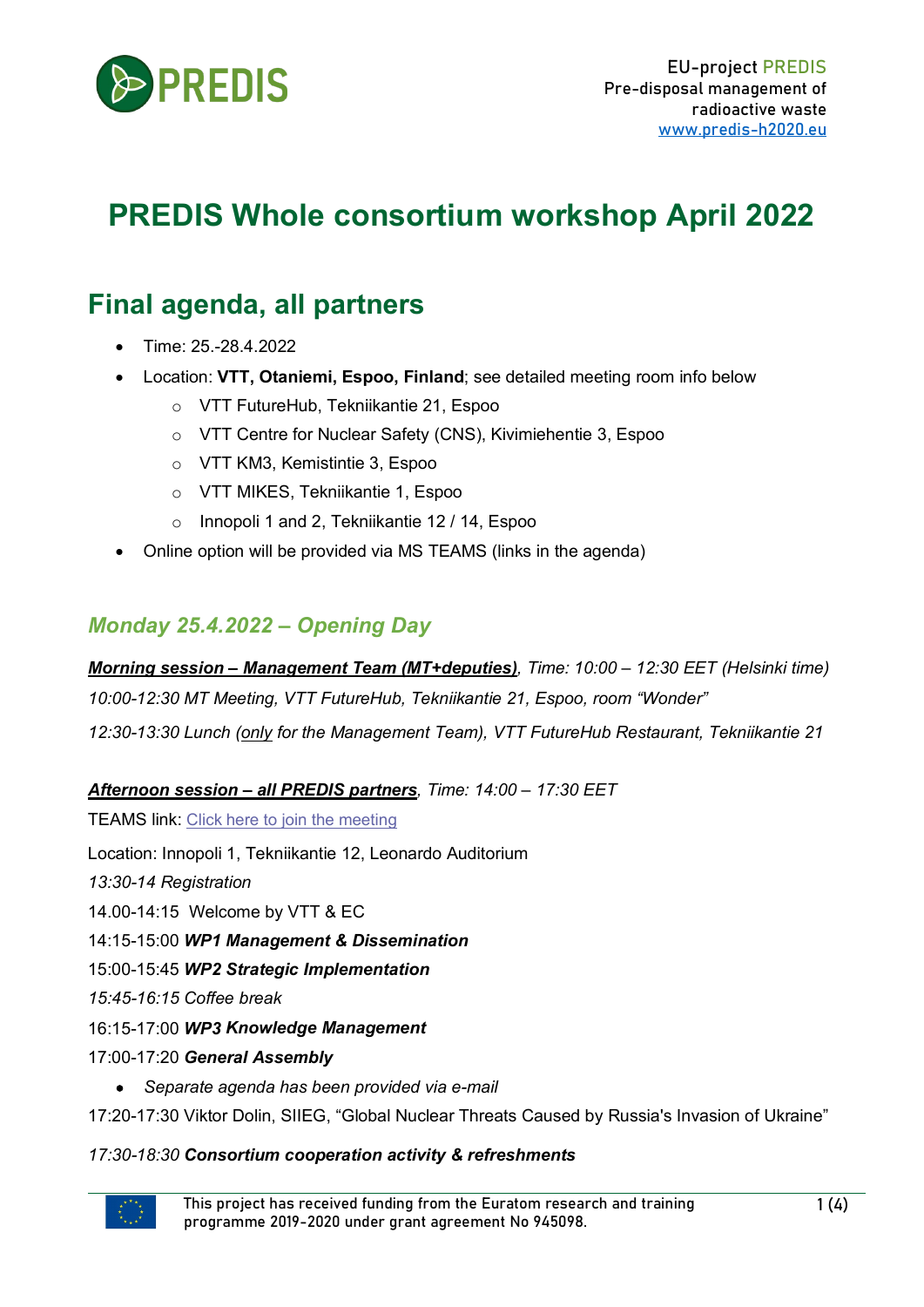

## *Tuesday 26.4.2022 – WPs and EUG Day*

#### *WP specific individual meetings, Time: 10:00 – 17:30 EET (Helsinki time)*

#### • *All: Registration at 9:30-9:50, VTT CNS, address Kivimiehentie 3*

*10-11:30 WP2 Strategic Implementation and WP3 Knowledge Management, meeting room Einstein, Kivimiehentie 3 CNS (Teams link* [Click here to join the meeting\)](https://eur03.safelinks.protection.outlook.com/ap/t-59584e83/?url=https%3A%2F%2Fteams.microsoft.com%2Fl%2Fmeetup-join%2F19%253ameeting_Y2Y2OTU4MjgtNDdlNC00MjJhLWE1ZDktNjcyYzgxOGRjZDVh%2540thread.v2%2F0%3Fcontext%3D%257b%2522Tid%2522%253a%252268d6b592-5008-43b5-9b04-23bec4e86cf7%2522%252c%2522Oid%2522%253a%2522d517d605-80f5-4c0e-b241-820d18b0ea9c%2522%257d&data=04%7C01%7CMaria.Oksa%40vtt.fi%7C385465ce8d4748ca13fb08da1dfd282b%7C68d6b592500843b59b0423bec4e86cf7%7C0%7C0%7C637855270375439481%7CUnknown%7CTWFpbGZsb3d8eyJWIjoiMC4wLjAwMDAiLCJQIjoiV2luMzIiLCJBTiI6Ik1haWwiLCJXVCI6Mn0%3D%7C3000&sdata=Dm%2FfJDtCR602vajC4tWhfr4HJY6rn9Obw3fjosLXasw%3D&reserved=0)

#### *11:30-14:00 WP2 Strategic Implementation*

- 11:30-14:00 WP2 Discussion Group 1, Meeting room Planck, CNS, Kivimiehentie 3 (Teams link [Click here to join the meeting\)](https://eur03.safelinks.protection.outlook.com/ap/t-59584e83/?url=https%3A%2F%2Fteams.microsoft.com%2Fl%2Fmeetup-join%2F19%253ameeting_NmFkYzVjMzAtZTAyYy00OTVjLWEwYmEtOTM5YjdlZTkzMmZi%2540thread.v2%2F0%3Fcontext%3D%257b%2522Tid%2522%253a%252268d6b592-5008-43b5-9b04-23bec4e86cf7%2522%252c%2522Oid%2522%253a%2522d517d605-80f5-4c0e-b241-820d18b0ea9c%2522%257d&data=04%7C01%7CMaria.Oksa%40vtt.fi%7C253766eadf7f4ec83a9a08da1dfdee54%7C68d6b592500843b59b0423bec4e86cf7%7C0%7C0%7C637855273694365149%7CUnknown%7CTWFpbGZsb3d8eyJWIjoiMC4wLjAwMDAiLCJQIjoiV2luMzIiLCJBTiI6Ik1haWwiLCJXVCI6Mn0%3D%7C3000&sdata=hhBmPAGmzav5tof2NKs4ozTDdrBILI872vXpKvk7%2F0k%3D&reserved=0)
- 11:30-14:00 WP2 Discussion Group 2, Meeting room Heisenberg, CNS, Kivimiehentie 3 (Teams link [Click here to join the meeting\)](https://eur03.safelinks.protection.outlook.com/ap/t-59584e83/?url=https%3A%2F%2Fteams.microsoft.com%2Fl%2Fmeetup-join%2F19%253ameeting_OTEwNTcyOGYtNjg0Yi00NDMzLWJhYWMtOWFlMDk2ZDFlZWFh%2540thread.v2%2F0%3Fcontext%3D%257b%2522Tid%2522%253a%252268d6b592-5008-43b5-9b04-23bec4e86cf7%2522%252c%2522Oid%2522%253a%2522d517d605-80f5-4c0e-b241-820d18b0ea9c%2522%257d&data=04%7C01%7CMaria.Oksa%40vtt.fi%7C1d56f023989945d126ff08da1dfe7f03%7C68d6b592500843b59b0423bec4e86cf7%7C0%7C0%7C637855276131926727%7CUnknown%7CTWFpbGZsb3d8eyJWIjoiMC4wLjAwMDAiLCJQIjoiV2luMzIiLCJBTiI6Ik1haWwiLCJXVCI6Mn0%3D%7C3000&sdata=IgVdgl44NH3IztfLYkDBwFzjUC6nexKRK7m3N8feU14%3D&reserved=0)

*11:30-13:00 WP3 Knowledge Management, meeting room Rutherford, CNS, address Kivimiehentie 3 (Teams link* [Click here to join the meeting](https://eur03.safelinks.protection.outlook.com/ap/t-59584e83/?url=https%3A%2F%2Fteams.microsoft.com%2Fl%2Fmeetup-join%2F19%253ameeting_NThhYTYxMmUtMjE0Yi00YjQyLTgyM2YtNWE0M2Y3OGYxYjhm%2540thread.v2%2F0%3Fcontext%3D%257b%2522Tid%2522%253a%252268d6b592-5008-43b5-9b04-23bec4e86cf7%2522%252c%2522Oid%2522%253a%2522d517d605-80f5-4c0e-b241-820d18b0ea9c%2522%257d&data=04%7C01%7CMaria.Oksa%40vtt.fi%7C253f81a08d7c432bfd7a08da1dfe8e39%7C68d6b592500843b59b0423bec4e86cf7%7C0%7C0%7C637855276376025332%7CUnknown%7CTWFpbGZsb3d8eyJWIjoiMC4wLjAwMDAiLCJQIjoiV2luMzIiLCJBTiI6Ik1haWwiLCJXVCI6Mn0%3D%7C3000&sdata=zBJQvMe9aib2G%2FhrpEPXbR%2Fpd6qXYg5xZr4mqMix8PM%3D&reserved=0)*)*

- *Attendance at WP meetings:*
	- o *15:30 – 15:50 WP4*
	- o *14:40 – 15:00 WP5*
	- o *16:30 –16:50 WP6*
	- o *16:00 – 16:20 WP7*
- *16:50 – 17:30 Wrap up, Rutherford, CNS*
- *Lunch for all 13:00-14:30 in two groups, Restaurant MAUKAS cabinets, address: Vuorimiehentie 5 (13-13:45 Group 1 - WP3 and WP6-7 & 13:45-14:30 Group 2 - WP1-2 and WP4-5)*
- *10-17:30 WP4 Innovations in metallic treatment and conditioning, meeting room 1.10, KT3, address Kemistintie 3 (Teams link* [Click here to join the meeting](https://eur03.safelinks.protection.outlook.com/ap/t-59584e83/?url=https%3A%2F%2Fteams.microsoft.com%2Fl%2Fmeetup-join%2F19%253ameeting_NDNlZmY0OTgtNTY3Yy00ODBlLTg3MjgtNTQ0Mzc1NTE1MWIz%2540thread.v2%2F0%3Fcontext%3D%257b%2522Tid%2522%253a%252268d6b592-5008-43b5-9b04-23bec4e86cf7%2522%252c%2522Oid%2522%253a%2522d517d605-80f5-4c0e-b241-820d18b0ea9c%2522%257d&data=04%7C01%7CMaria.Oksa%40vtt.fi%7Ca4fd4b26363e44db296708da1dfd83ea%7C68d6b592500843b59b0423bec4e86cf7%7C0%7C0%7C637855271917084636%7CUnknown%7CTWFpbGZsb3d8eyJWIjoiMC4wLjAwMDAiLCJQIjoiV2luMzIiLCJBTiI6Ik1haWwiLCJXVCI6Mn0%3D%7C3000&sdata=%2BPfvN0UtWXRpQ8rHmCIq%2BdB8Z6C5q%2BLJ9I1iXOL9zCc%3D&reserved=0)*)*
- *10-17:30 WP5 Innovations in liquid organic waste treatment and conditioning, meeting room Bohr, CNS, address Kivimiehentie 3 (Teams link* [Click here to join the meeting](https://eur03.safelinks.protection.outlook.com/ap/t-59584e83/?url=https%3A%2F%2Fteams.microsoft.com%2Fl%2Fmeetup-join%2F19%253ameeting_NTBjZmQzMTYtMTIyZS00N2EyLTk2MjEtODNkNjM5ZDg3NDJi%2540thread.v2%2F0%3Fcontext%3D%257b%2522Tid%2522%253a%252268d6b592-5008-43b5-9b04-23bec4e86cf7%2522%252c%2522Oid%2522%253a%2522d517d605-80f5-4c0e-b241-820d18b0ea9c%2522%257d&data=04%7C01%7CMaria.Oksa%40vtt.fi%7C8e75f9e5da7f415e1b3408da1dfdca32%7C68d6b592500843b59b0423bec4e86cf7%7C0%7C0%7C637855273090019858%7CUnknown%7CTWFpbGZsb3d8eyJWIjoiMC4wLjAwMDAiLCJQIjoiV2luMzIiLCJBTiI6Ik1haWwiLCJXVCI6Mn0%3D%7C3000&sdata=%2F5pW%2Fn%2FpNpPo0%2FH5H7mqthGSNpA28ZeHCmXPsJDTv%2FQ%3D&reserved=0)*)*
- *10-17:30 WP6 Innovations in solid organic waste treatment and conditioning, meeting room Dirac, CNS, address Kivimiehentie 3 (Teams link* [Click here to join the meeting](https://eur03.safelinks.protection.outlook.com/ap/t-59584e83/?url=https%3A%2F%2Fteams.microsoft.com%2Fl%2Fmeetup-join%2F19%253ameeting_NmFkYzVjMzAtZTAyYy00OTVjLWEwYmEtOTM5YjdlZTkzMmZi%2540thread.v2%2F0%3Fcontext%3D%257b%2522Tid%2522%253a%252268d6b592-5008-43b5-9b04-23bec4e86cf7%2522%252c%2522Oid%2522%253a%2522d517d605-80f5-4c0e-b241-820d18b0ea9c%2522%257d&data=04%7C01%7CMaria.Oksa%40vtt.fi%7C253766eadf7f4ec83a9a08da1dfdee54%7C68d6b592500843b59b0423bec4e86cf7%7C0%7C0%7C637855273694365149%7CUnknown%7CTWFpbGZsb3d8eyJWIjoiMC4wLjAwMDAiLCJQIjoiV2luMzIiLCJBTiI6Ik1haWwiLCJXVCI6Mn0%3D%7C3000&sdata=hhBmPAGmzav5tof2NKs4ozTDdrBILI872vXpKvk7%2F0k%3D&reserved=0)*)*
- *10-17:30 WP7 Innovations in cemented waste handling and pre-disposal storage, meeting room Aari, MIKES, address Tekniikantie 1 (Teams link* [Click here to join the meeting](https://eur03.safelinks.protection.outlook.com/ap/t-59584e83/?url=https%3A%2F%2Fteams.microsoft.com%2Fl%2Fmeetup-join%2F19%253ameeting_OGQzNGViNjItM2U5MC00M2U2LTgxOWItMWIzODBlZWI1ZWM2%2540thread.v2%2F0%3Fcontext%3D%257b%2522Tid%2522%253a%252268d6b592-5008-43b5-9b04-23bec4e86cf7%2522%252c%2522Oid%2522%253a%2522d517d605-80f5-4c0e-b241-820d18b0ea9c%2522%257d&data=04%7C01%7CMaria.Oksa%40vtt.fi%7Cdd0ec0df29da441f34cd08da1dfda3be%7C68d6b592500843b59b0423bec4e86cf7%7C0%7C0%7C637855272449146938%7CUnknown%7CTWFpbGZsb3d8eyJWIjoiMC4wLjAwMDAiLCJQIjoiV2luMzIiLCJBTiI6Ik1haWwiLCJXVCI6Mn0%3D%7C3000&sdata=3%2FeRh5Kpb2shXVE7quHMlkUkzGGP7S67muFeALSXZXA%3D&reserved=0)*)*
	- *coffee break for all WPs at 15.00-15.30; CNS lobby, Kivimiehentie 3*

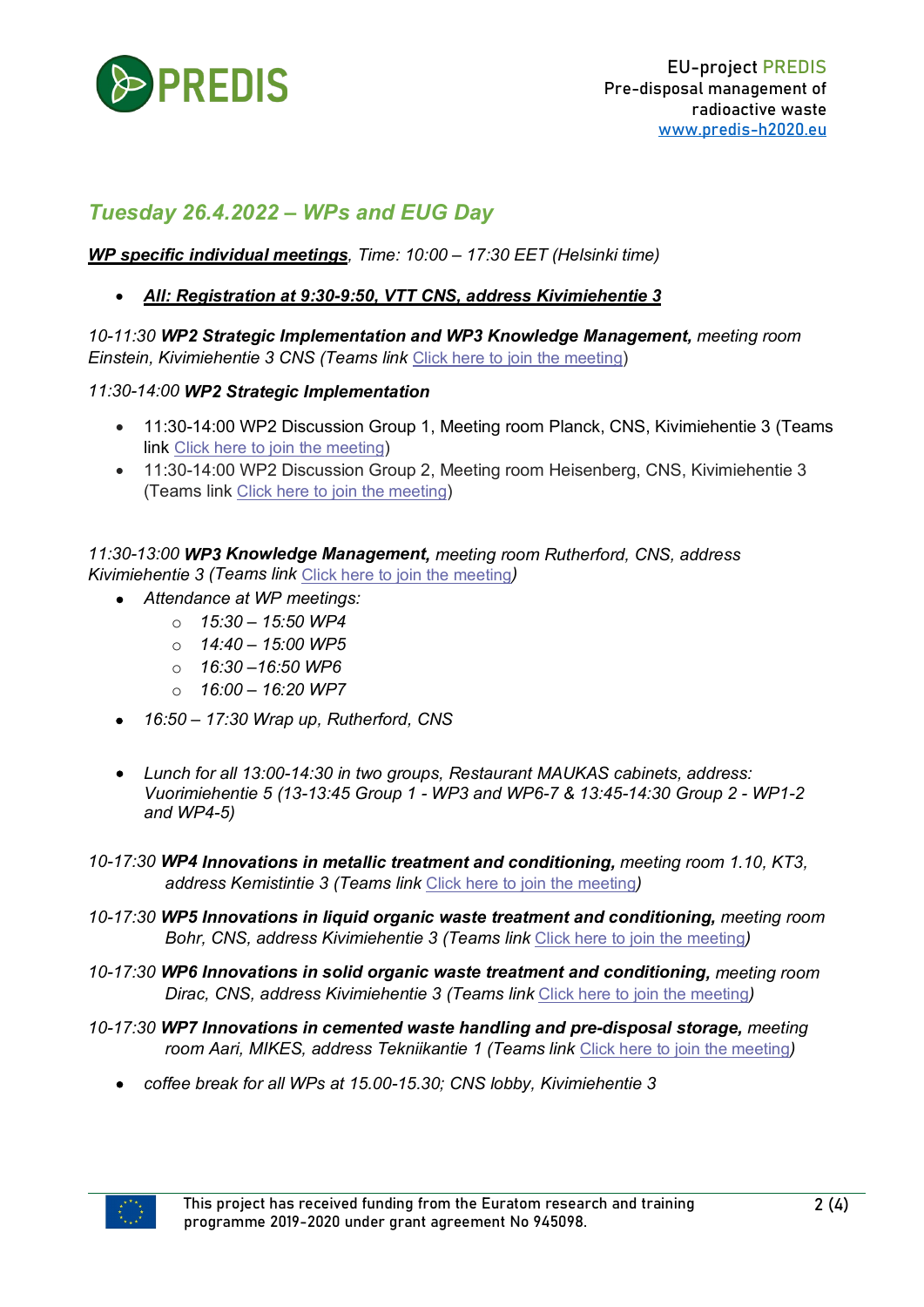

#### *EUG members can join WP discussions at 15:30-17:30*

- *Registration at VTT CNS, Kivimiehentie 3 info desk 15:00 onwards*
- *15:30-16:30 for EUG with WPs 5-6, CNS, Meeting rooms Bohr-Dirac, CNS, Kivimiehentie 3 (Teams link* [Click here to join the meeting](https://eur03.safelinks.protection.outlook.com/ap/t-59584e83/?url=https%3A%2F%2Fteams.microsoft.com%2Fl%2Fmeetup-join%2F19%253ameeting_YjkzNDI5NGMtN2Q0NS00Mzk2LWI1MjEtODc4YzgxNDEzMTI1%2540thread.v2%2F0%3Fcontext%3D%257b%2522Tid%2522%253a%252268d6b592-5008-43b5-9b04-23bec4e86cf7%2522%252c%2522Oid%2522%253a%2522d517d605-80f5-4c0e-b241-820d18b0ea9c%2522%257d&data=04%7C01%7CMaria.Oksa%40vtt.fi%7Cd9f79b6afb7f4ebbc4f108da1dffcb90%7C68d6b592500843b59b0423bec4e86cf7%7C0%7C0%7C637855281700810646%7CUnknown%7CTWFpbGZsb3d8eyJWIjoiMC4wLjAwMDAiLCJQIjoiV2luMzIiLCJBTiI6Ik1haWwiLCJXVCI6Mn0%3D%7C3000&sdata=%2FzZ1TXHXHhjaJq%2FMca%2FdExZu7i%2B0paD2jJzMp3vd3iw%3D&reserved=0)*)*
- *16:30-17:30 for EUG with WP4 meeting room 1.10, KT3, address Kemistintie 3 (Teams link*  [Click here to join the meeting](https://eur03.safelinks.protection.outlook.com/ap/t-59584e83/?url=https%3A%2F%2Fteams.microsoft.com%2Fl%2Fmeetup-join%2F19%253ameeting_OWUzYjlhNDEtMjdiZC00ZDUzLThlMWMtNTVjYWRjMWZjYzcz%2540thread.v2%2F0%3Fcontext%3D%257b%2522Tid%2522%253a%252268d6b592-5008-43b5-9b04-23bec4e86cf7%2522%252c%2522Oid%2522%253a%2522d517d605-80f5-4c0e-b241-820d18b0ea9c%2522%257d&data=04%7C01%7CMaria.Oksa%40vtt.fi%7C2cd8c03b98c248d9049b08da1e000e17%7C68d6b592500843b59b0423bec4e86cf7%7C0%7C0%7C637855282815755021%7CUnknown%7CTWFpbGZsb3d8eyJWIjoiMC4wLjAwMDAiLCJQIjoiV2luMzIiLCJBTiI6Ik1haWwiLCJXVCI6Mn0%3D%7C3000&sdata=YJu8ILPP1j1cMDXvxnY3hj0yo8Z%2BE3UNWRMePuKwTC4%3D&reserved=0)*) OR*
- *16:30-17:30 for EUG with WP7 meeting room Aari, MIKES, address Tekniikantie 1 (Teams link* [Click here to join the meeting](https://eur03.safelinks.protection.outlook.com/ap/t-59584e83/?url=https%3A%2F%2Fteams.microsoft.com%2Fl%2Fmeetup-join%2F19%253ameeting_MWMzOTA0NDQtYzgwOS00MmZjLWIwNGEtODRmMGQ2OTYzYWY2%2540thread.v2%2F0%3Fcontext%3D%257b%2522Tid%2522%253a%252268d6b592-5008-43b5-9b04-23bec4e86cf7%2522%252c%2522Oid%2522%253a%2522d517d605-80f5-4c0e-b241-820d18b0ea9c%2522%257d&data=04%7C01%7CMaria.Oksa%40vtt.fi%7C021b50f9ed894af2e1e908da1e0045f3%7C68d6b592500843b59b0423bec4e86cf7%7C0%7C0%7C637855283753481514%7CUnknown%7CTWFpbGZsb3d8eyJWIjoiMC4wLjAwMDAiLCJQIjoiV2luMzIiLCJBTiI6Ik1haWwiLCJXVCI6Mn0%3D%7C3000&sdata=4KYsRa1nRWiwNPzDwvtyvWQ3FTNrTtM9Vbwr8vBO04M%3D&reserved=0)*)*

*18:30-22.00 Project dinner for partners and EUG/Stakeholders, Restaurant Fat Lizard, address Tietotie 1, Espoo*

## *Wednesday 27.4.2022 – Stakeholder Day*

*Location: Innopoli 2, Tekniikantie 14, Meeting rooms Edison 1 and Edison 2* **TEAMS link:** [Click here to join the meeting](https://eur03.safelinks.protection.outlook.com/ap/t-59584e83/?url=https%3A%2F%2Fteams.microsoft.com%2Fl%2Fmeetup-join%2F19%253ameeting_YjhjZjdiNmUtNTlkYS00MDc0LWE1ZGUtMjIxODcyNjExMjY0%2540thread.v2%2F0%3Fcontext%3D%257b%2522Tid%2522%253a%252268d6b592-5008-43b5-9b04-23bec4e86cf7%2522%252c%2522Oid%2522%253a%2522d517d605-80f5-4c0e-b241-820d18b0ea9c%2522%257d&data=04%7C01%7CMaria.Oksa%40vtt.fi%7Ce47c85f902874254ab7708da1dff28ff%7C68d6b592500843b59b0423bec4e86cf7%7C0%7C0%7C637855278980284145%7CUnknown%7CTWFpbGZsb3d8eyJWIjoiMC4wLjAwMDAiLCJQIjoiV2luMzIiLCJBTiI6Ik1haWwiLCJXVCI6Mn0%3D%7C3000&sdata=R1wY9CsVRaLUXdljh%2BkARTzAXGXolkVAfiSH6LaqVPg%3D&reserved=0)

*Open workshop, Time: 10:00 – 17:30 EET (Helsinki time)*

10:00 Welcome by Coordinator (VTT)

#### *10:10 Status updates and scientific presentations on Technical Work Packages*

- *10:10-10:50 WP4 Innovations in metallic treatment and conditioning*
- *10:50-11:30 WP5 Innovations in liquid organic waste treatment and conditioning*
- *11:30-12:10 WP6 Innovations in solid organic waste treatment and conditioning*
- *12:10-12:20 WP2 Waste Acceptance criteria*
- *12:30-13.30 Lunch*

#### *13:30-14:10 WP7 Innovations in cemented waste handling and pre-disposal storage*

14:15-14:30 Status update for EUG/Stakeholders on WP1-3 issues

- Overview of project
- Information and discussion on how the stakeholder community can influence the future Strategic Research Agenda (WP2)
- Information about plans for training and guidance activities, where stakeholder involvement is welcome (WP3 issue)